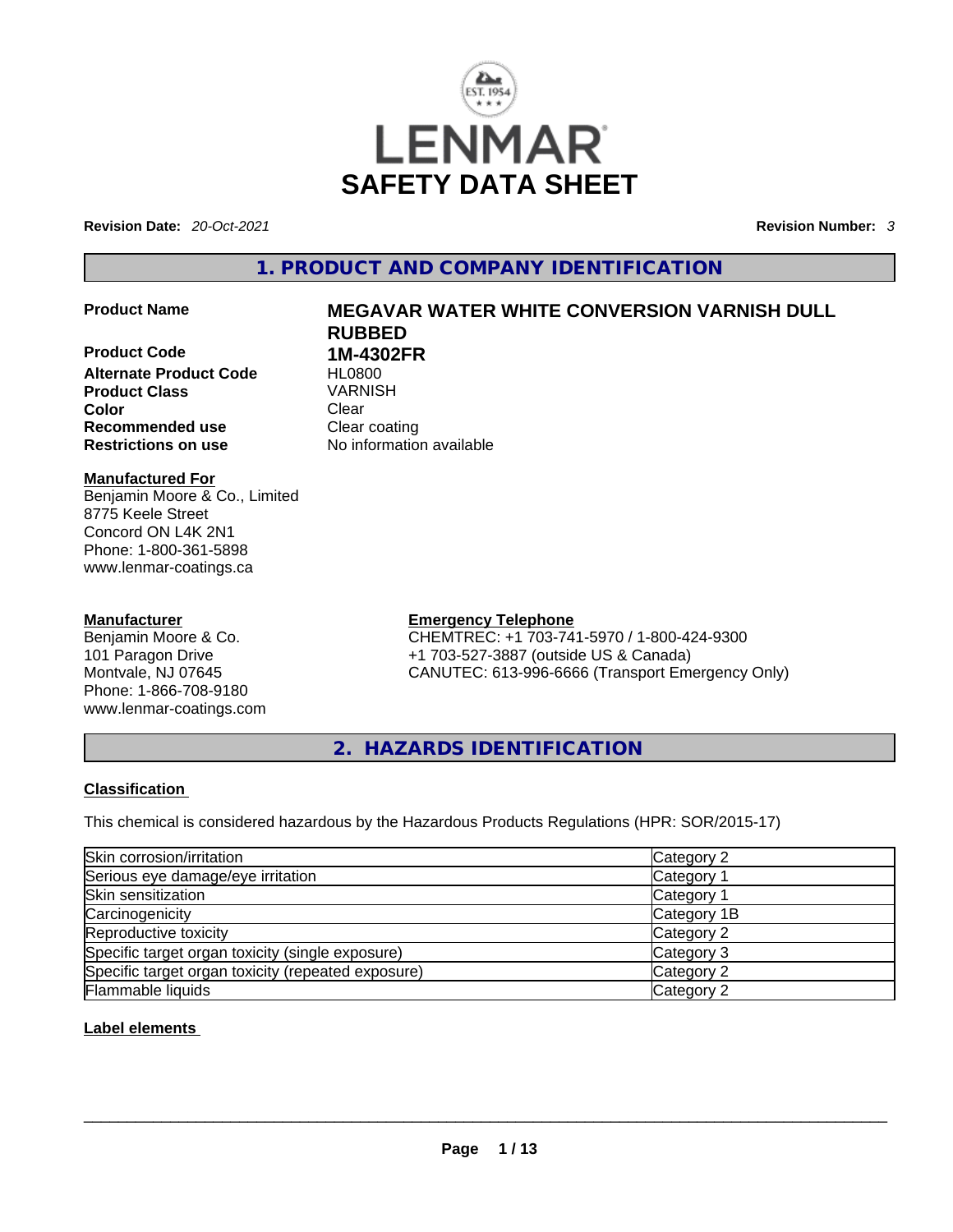### **Danger**

**Hazard statements** Causes skin irritation Causes serious eye damage May cause an allergic skin reaction May cause cancer Suspected of damaging fertility or the unborn child May cause drowsiness or dizziness May cause damage to organs through prolonged or repeated exposure Highly flammable liquid and vapor



**Appearance** liquid **Odor** solvent

# **Precautionary Statements - Prevention**

Obtain special instructions before use Do not handle until all safety precautions have been read and understood Use personal protective equipment as required Wash face, hands and any exposed skin thoroughly after handling Contaminated work clothing should not be allowed out of the workplace Wear protective gloves Do not breathe dust/fume/gas/mist/vapors/spray Use only outdoors or in a well-ventilated area Keep away from heat, hot surfaces, sparks, open flames and other ignition sources. No smoking Keep container tightly closed Ground/bond container and receiving equipment Use explosion-proof electrical/ventilating/lighting/equipment Use only non-sparking tools Take precautionary measures against static discharge Keep cool

### **Precautionary Statements - Response**

IF exposed or concerned: Get medical advice/attention **Eyes**

IF IN EYES: Rinse cautiously with water forseveral minutes. Remove contact lenses, if present and easy to do. Continue rinsing

Immediately call a POISON CENTER or doctor/physician

**Skin**

If skin irritation or rash occurs: Get medical advice/attention

IF ON SKIN (or hair): Remove/Take off immediately all contaminated clothing. Rinse skin with water/shower Wash contaminated clothing before reuse

# **Inhalation**

IF INHALED: Remove victim to fresh air and keep at rest in a position comfortable for breathing **Fire**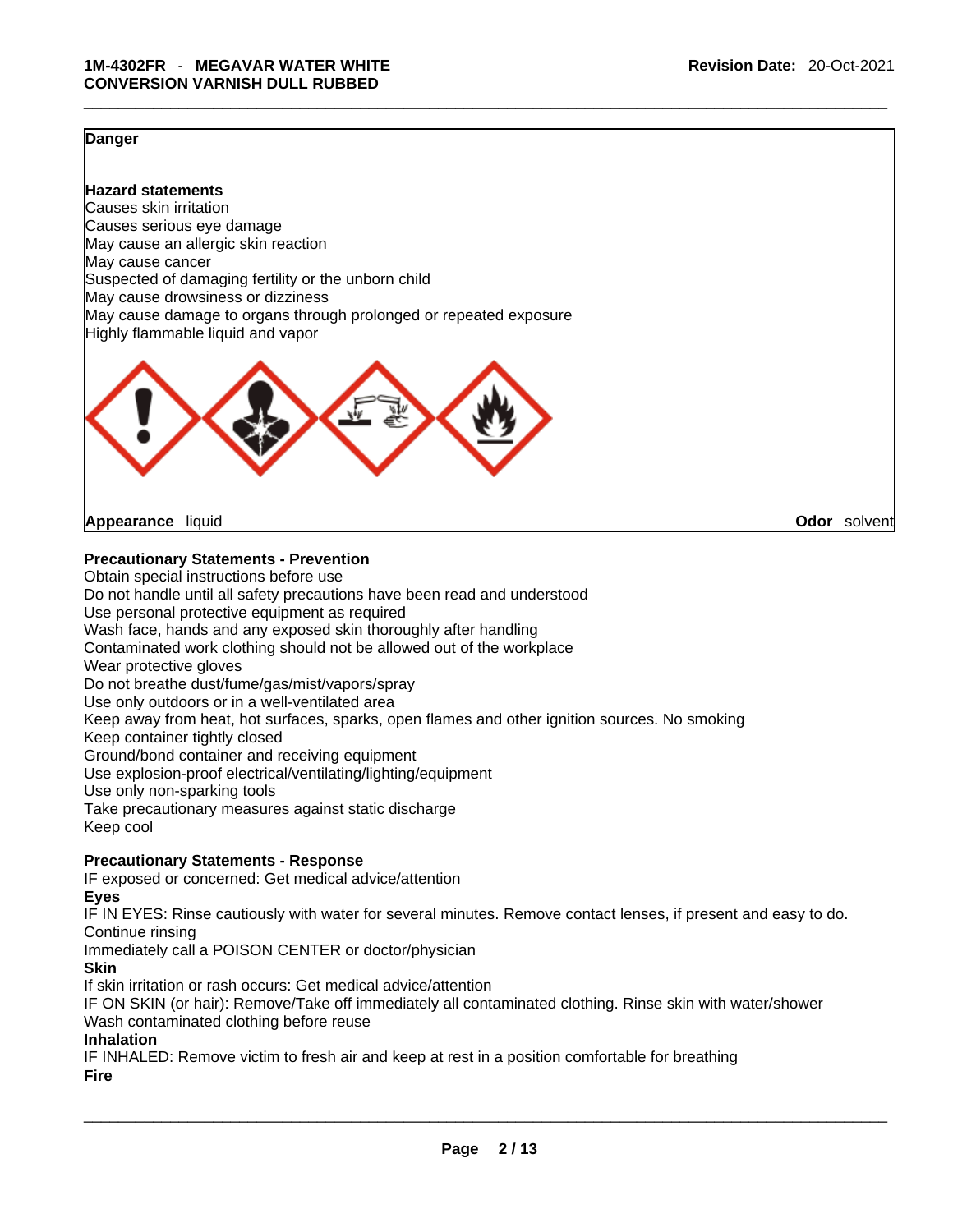In case of fire: Use CO2, dry chemical, or foam for extinction

# **Precautionary Statements - Storage** Store locked up

Store in a well-ventilated place. Keep container tightly closed

# **Precautionary Statements - Disposal**

Dispose of contents/container to an approved waste disposal plant

### **Other information**

No information available

 **IMPORTANT:** Designed to be mixed with other components. Mixture will have hazards of all components. Before opening packages, read all warning labels. Follow all precautions.

# **3. COMPOSITION INFORMATION ON COMPONENTS**

| <b>Chemical name</b>                         | CAS No.    | Weight-%      | <b>Hazardous Material</b><br>registry number<br>(HMIRA registry #) | Date HMIRA filed and<br>Information Review Act date exemption granted<br>(if applicable) |
|----------------------------------------------|------------|---------------|--------------------------------------------------------------------|------------------------------------------------------------------------------------------|
| n-Butyl acetate                              | 123-86-4   | $10 - 30%$    |                                                                    |                                                                                          |
| Isobutyl alcohol                             | 78-83-1    | $5 - 10%$     |                                                                    | -                                                                                        |
| Propylene glycol monomethyl<br>ether acetate | 108-65-6   | $5 - 10%$     |                                                                    |                                                                                          |
| Ethanol                                      | 64-17-5    | $5 - 10%$     |                                                                    |                                                                                          |
| Acetone                                      | 67-64-1    | $3 - 7%$      |                                                                    |                                                                                          |
| VM&P naphtha                                 | 64742-89-8 | $1 - 5%$      | $\overline{\phantom{0}}$                                           | $\overline{\phantom{0}}$                                                                 |
| Toluene                                      | 108-88-3   | $1 - 5%$      |                                                                    |                                                                                          |
| Isopropyl alcohol                            | 67-63-0    | $1 - 5%$      |                                                                    |                                                                                          |
| Silica amorphous                             | 7631-86-9  | 1 - 5%        |                                                                    |                                                                                          |
| Methyl ethyl ketoxime                        | 96-29-7    | $0.1 - 0.25%$ |                                                                    |                                                                                          |
| Octane                                       | 111-65-9   | $0.1 - 0.25%$ |                                                                    | -                                                                                        |
| Heptane                                      | 142-82-5   | $0.1 - 0.25%$ |                                                                    |                                                                                          |

**Confidential Business Information note**

\*The exact percentage (concentration) of composition has been withheld as a trade secret

# **4. FIRST AID MEASURES**

| <b>General Advice</b> | If symptoms persist, call a physician. Show this safety data<br>sheet to the doctor in attendance.                                                                                         |
|-----------------------|--------------------------------------------------------------------------------------------------------------------------------------------------------------------------------------------|
| <b>Eye Contact</b>    | Immediate medical attention is required. Immediately flush<br>with plenty of water. After initial flushing, remove any<br>contact lenses and continue flushing for at least 15<br>minutes. |
| <b>Skin Contact</b>   | Wash off immediately with soap and plenty of water while<br>removing all contaminated clothes and shoes. If skin<br>irritation persists, call a physician. Wash clothing before            |
|                       |                                                                                                                                                                                            |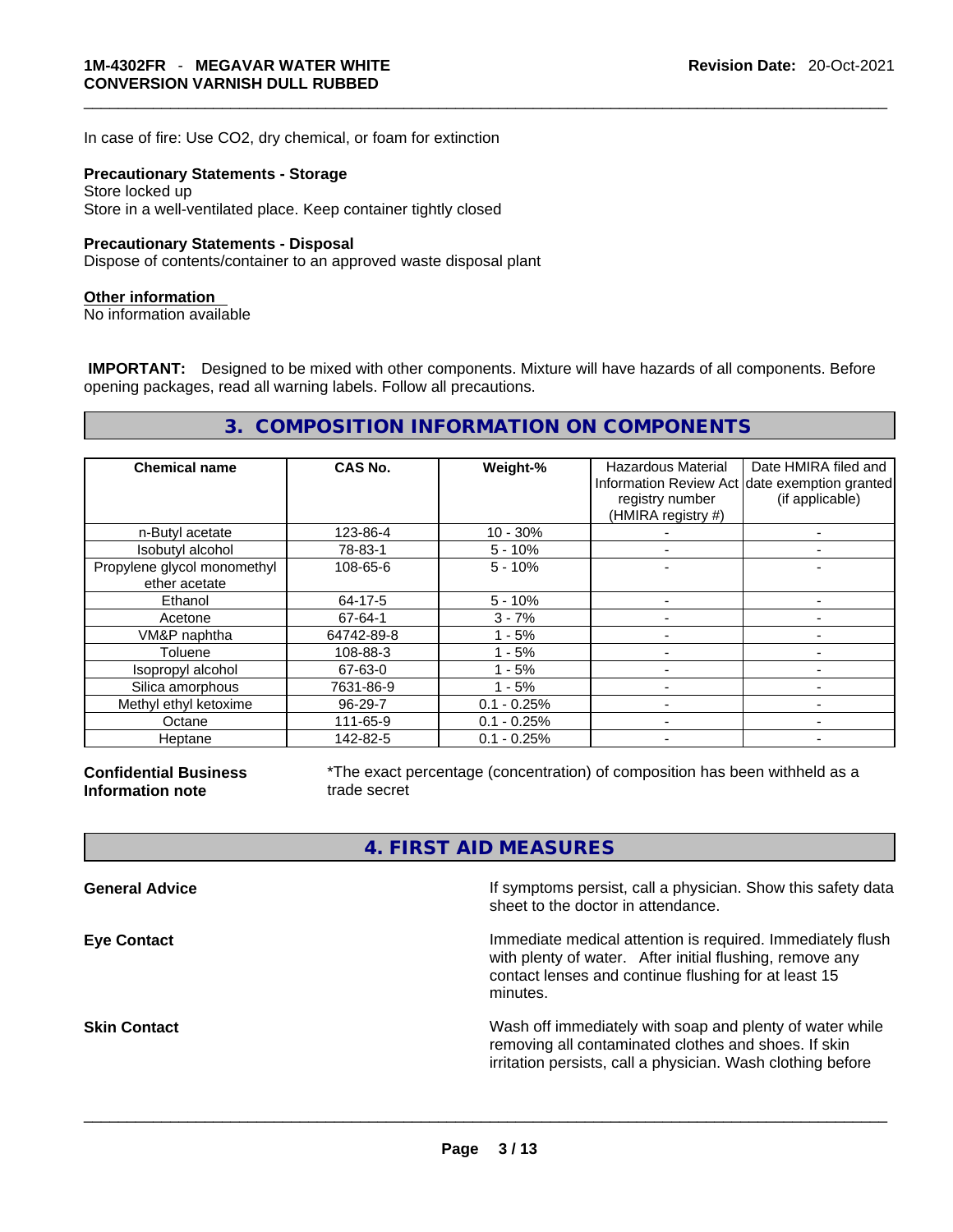|                                        | reuse. Destroy contaminated articles such as shoes.                                                                                                                                              |
|----------------------------------------|--------------------------------------------------------------------------------------------------------------------------------------------------------------------------------------------------|
| <b>Inhalation</b>                      | Move to fresh air. If symptoms persist, call a physician.<br>If not breathing, give artificial respiration. Call a physician<br>immediately.                                                     |
| Ingestion                              | Clean mouth with water and afterwards drink plenty of<br>water. Do not induce vomiting without medical advice.<br>Never give anything by mouth to an unconscious person.<br>Consult a physician. |
| <b>Protection Of First-Aiders</b>      | Use personal protective equipment.                                                                                                                                                               |
| <b>Most Important Symptoms/Effects</b> | May cause allergic skin reaction.                                                                                                                                                                |
| <b>Notes To Physician</b>              | Treat symptomatically.                                                                                                                                                                           |

**5. FIRE-FIGHTING MEASURES** 

| <b>Flammable Properties</b>                                                      | Vapors may travel considerable distance to a source of<br>ignition and flash back. Vapors may cause flash fire.                                                                                                                                                                                |
|----------------------------------------------------------------------------------|------------------------------------------------------------------------------------------------------------------------------------------------------------------------------------------------------------------------------------------------------------------------------------------------|
| <b>Suitable Extinguishing Media</b>                                              | Foam, dry powder or water. Use extinguishing measures<br>that are appropriate to local circumstances and the<br>surrounding environment.                                                                                                                                                       |
| Protective equipment and precautions for firefighters                            | As in any fire, wear self-contained breathing apparatus<br>pressure-demand, MSHA/NIOSH (approved or equivalent)<br>and full protective gear.                                                                                                                                                   |
| <b>Hazardous combustion products</b>                                             | Burning may result in carbon dioxide, carbon monoxide<br>and other combustion products of varying composition<br>which may be toxic and/or irritating.                                                                                                                                         |
| <b>Specific Hazards Arising From The Chemical</b>                                | Flammable. Flash back possible over considerable<br>distance. Keep product and empty container away from<br>heat and sources of ignition. Closed containers may<br>rupture if exposed to fire or extreme heat. Thermal<br>decomposition can lead to release of irritating gases and<br>vapors. |
| <b>Sensitivity to mechanical impact</b>                                          | No                                                                                                                                                                                                                                                                                             |
| Sensitivity to static discharge                                                  | Yes                                                                                                                                                                                                                                                                                            |
| <b>Flash Point Data</b><br>Flash point (°F)<br>Flash Point (°C)<br><b>Method</b> | 39<br>4<br><b>PMCC</b>                                                                                                                                                                                                                                                                         |
| <b>Flammability Limits In Air</b>                                                |                                                                                                                                                                                                                                                                                                |
| Lower flammability limit:<br><b>Upper flammability limit:</b>                    | Not available<br>Not available                                                                                                                                                                                                                                                                 |
|                                                                                  |                                                                                                                                                                                                                                                                                                |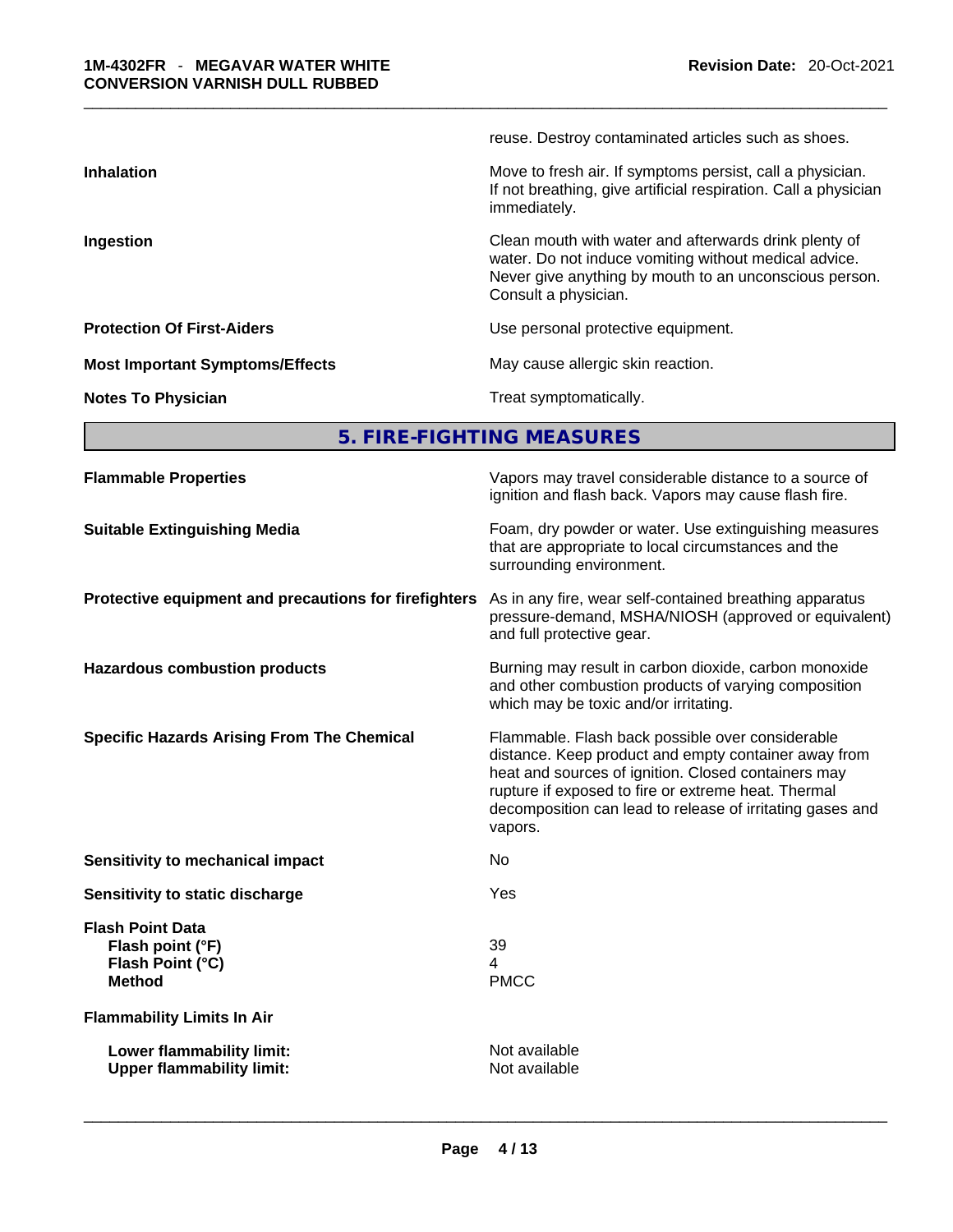# **NFPA Health:** 2 **Flammability:** 3 **Instability:** 1 **Special:** Not Applicable **NFPA Legend**

#### 0 - Not Hazardous

- 1 Slightly
- 2 Moderate
- 3 High
- 4 Severe
- 

*The ratings assigned are only suggested ratings, the contractor/employer has ultimate responsibilities for NFPA ratings where this system is used.* 

*Additional information regarding the NFPA rating system is available from the National Fire Protection Agency (NFPA) at www.nfpa.org.* 

**6. ACCIDENTAL RELEASE MEASURES** 

| <b>Personal Precautions</b>      | Remove all sources of ignition. Take precautions to<br>prevent flashback. Ground and bond all containers and<br>handling equipment. Take precautionary measures against<br>static discharges. Ensure adequate ventilation. Avoid<br>contact with skin, eyes and clothing. Use personal<br>protective equipment.  |
|----------------------------------|------------------------------------------------------------------------------------------------------------------------------------------------------------------------------------------------------------------------------------------------------------------------------------------------------------------|
| <b>Other Information</b>         | Prevent further leakage or spillage if safe to do so. Do not<br>allow material to contaminate ground water system.<br>Prevent product from entering drains. Do not flush into<br>surface water or sanitary sewer system. Local authorities<br>should be advised if significant spillages cannot be<br>contained. |
| <b>Environmental precautions</b> | See Section 12 for additional Ecological Information.                                                                                                                                                                                                                                                            |
| <b>Methods for Cleaning Up</b>   | Dam up. Soak up with inert absorbent material. Use a<br>non-sparking or explosion proof means to transfer material<br>to a sealed, appropriate container for disposal. Clean<br>contaminated surface thoroughly.                                                                                                 |

**7. HANDLING AND STORAGE** 

**Handling Handling Avoid contact with skin, eyes and clothing. Wear personal versus and clothing. Wear personal** protective equipment. Do not breathe vapors or spray mist. Use only in ventilated areas. Prevent vapor build-up by providing adequate ventilation during and after use.

> Take precautionary measures against static discharges. To avoid ignition of vapors by static electricity discharge, all metal parts of the equipment must be grounded. Keep away from heat, sparks and flame. Do not smoke. Extinguish all flames and pilot lights, and turn off stoves, heaters, electric motors and other sources of ignition during use and until all vapors are gone. Ignition and/or flash back may occur.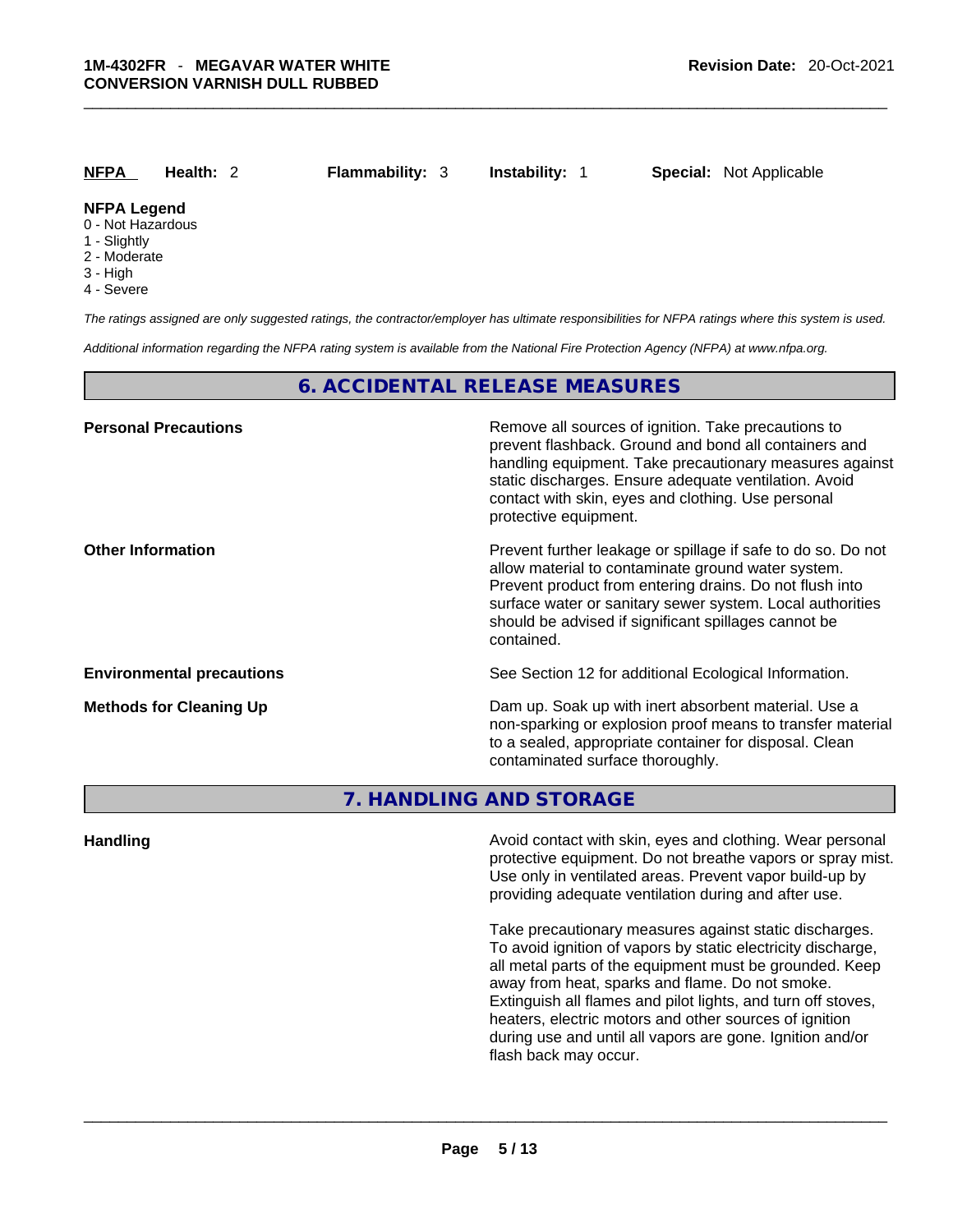**Storage Keep containers tightly closed in a dry, cool and get a dry and storage Keep containers tightly closed in a dry, cool and** well-ventilated place. Keep away from heat. Keep away from open flames, hot surfaces and sources of ignition. Keep in properly labeled containers. Keep out of the reach of children.

**Incompatible Materials Incompatible with strong acids and bases and strong** oxidizing agents.

# **8. EXPOSURE CONTROLS/PERSONAL PROTECTION**

### **Exposure Limits**

| <b>Chemical name</b>        | <b>ACGIH TLV</b> | Alberta                       | <b>British Columbia</b> | Ontario                     | Quebec                         |
|-----------------------------|------------------|-------------------------------|-------------------------|-----------------------------|--------------------------------|
| n-Butyl acetate             | STEL: 150 ppm    | 150 ppm - TWA                 | 20 ppm - TWA            | 150 ppm - TWA               | 150 ppm - TWAEV                |
|                             | TWA: 50 ppm      | $713$ mg/m <sup>3</sup> - TWA |                         | 200 ppm - STEL              | 713 mg/m <sup>3</sup> - TWAEV  |
|                             |                  | 200 ppm - STEL                |                         |                             | 200 ppm - STEV                 |
|                             |                  | 950 mg/m <sup>3</sup> - STEL  |                         |                             | 950 mg/m $3 -$ STEV            |
| Isobutyl alcohol            | TWA: 50 ppm      | 50 ppm - TWA                  | 50 ppm - TWA            | 50 ppm - TWA                | 50 ppm - TWAEV                 |
|                             |                  | 152 mg/m $3$ - TWA            |                         |                             | 152 mg/m <sup>3</sup> - TWAEV  |
| Propylene glycol monomethyl | N/E              | N/E                           | 50 ppm - TWA            | 50 ppm - TWA                | N/E                            |
| ether acetate               |                  |                               | 75 ppm - STEL           | 270 mg/m <sup>3</sup> - TWA |                                |
| Ethanol                     | STEL: 1000 ppm   | 1000 ppm - TWA                | 1000 ppm - STEL         | 1000 ppm - STEL             | 1000 ppm - TWAEV               |
|                             |                  | 1880 mg/m <sup>3</sup> - TWA  |                         |                             | 1880 mg/m <sup>3</sup> - TWAEV |
| Acetone                     | STEL: 500 ppm    | 500 ppm - TWA                 | 250 ppm - TWA           | 250 ppm - TWA               | 500 ppm - TWAEV                |
|                             | TWA: 250 ppm     | 1200 mg/m $3$ - TWA           | 500 ppm - STEL          | 500 ppm - STEL              | 1190 mg/m $3$ - TWAEV          |
|                             |                  | 750 ppm - STEL                |                         |                             | 1000 ppm - STEV                |
|                             |                  | 1800 mg/m <sup>3</sup> - STEL |                         |                             | 2380 mg/m <sup>3</sup> - STEV  |
| Toluene                     | TWA: 20 ppm      | 50 ppm - TWA                  | 20 ppm - TWA            | 20 ppm - TWA                | 50 ppm - TWAEV                 |
|                             |                  | 188 mg/m $3$ - TWA            | Adverse reproductive    |                             | 188 mg/m $3$ - TWAEV           |
|                             |                  | Substance may be              | effect                  |                             | Skin absorption can            |
|                             |                  | readily absorbed              |                         |                             | contribute to overall          |
|                             |                  | through intact skin           |                         |                             | exposure.                      |
| Isopropyl alcohol           | STEL: 400 ppm    | 200 ppm - TWA                 | 200 ppm - TWA           | 200 ppm - TWA               | 400 ppm - TWAEV                |
|                             | TWA: 200 ppm     | 492 mg/m <sup>3</sup> - TWA   | 400 ppm - STEL          | 400 ppm - STEL              | 985 mg/m <sup>3</sup> - TWAEV  |
|                             |                  | 400 ppm - STEL                |                         |                             | 500 ppm - STEV                 |
|                             |                  | 984 mg/m <sup>3</sup> - STEL  |                         |                             | 1230 mg/m <sup>3</sup> - STEV  |
| Octane                      | TWA: 300 ppm     | 300 ppm - TWA                 | 300 ppm - TWA           | 300 ppm - TWA               | 300 ppm - TWAEV                |
|                             |                  | 1400 mg/m $3$ - TWA           |                         |                             | 1400 mg/m <sup>3</sup> - TWAEV |
|                             |                  |                               |                         |                             | 375 ppm - STEV                 |
|                             |                  |                               |                         |                             | 1750 mg/m $3 -$ STEV           |
| Heptane                     | STEL: 500 ppm    | 400 ppm - TWA                 | 400 ppm - TWA           | 400 ppm - TWA               | 400 ppm - TWAEV                |
|                             | TWA: 400 ppm     | 1640 mg/m <sup>3</sup> - TWA  | 500 ppm - STEL          | 500 ppm - STEL              | 1640 mg/m <sup>3</sup> - TWAEV |
|                             |                  | 500 ppm - STEL                |                         |                             | 500 ppm - STEV                 |
|                             |                  | 2050 mg/m <sup>3</sup> - STEL |                         |                             | 2050 mg/m <sup>3</sup> - STEV  |

#### **Legend**

ACGIH - American Conference of Governmental Industrial Hygienists

Alberta - Alberta Occupational Exposure Limits

British Columbia - British Columbia Occupational Exposure Limits

Ontario - Ontario Occupational Exposure Limits

Quebec - Quebec Occupational Exposure Limits

N/E - Not established

# **Personal Protective Equipment**

**Engineering Measures Ensure adequate ventilation, especially in confined areas.** 

**Eye/Face Protection** Safety glasses with side-shields. If splashes are likely to occur, wear: Tightly fitting safety goggles \_\_\_\_\_\_\_\_\_\_\_\_\_\_\_\_\_\_\_\_\_\_\_\_\_\_\_\_\_\_\_\_\_\_\_\_\_\_\_\_\_\_\_\_\_\_\_\_\_\_\_\_\_\_\_\_\_\_\_\_\_\_\_\_\_\_\_\_\_\_\_\_\_\_\_\_\_\_\_\_\_\_\_\_\_\_\_\_\_\_\_\_\_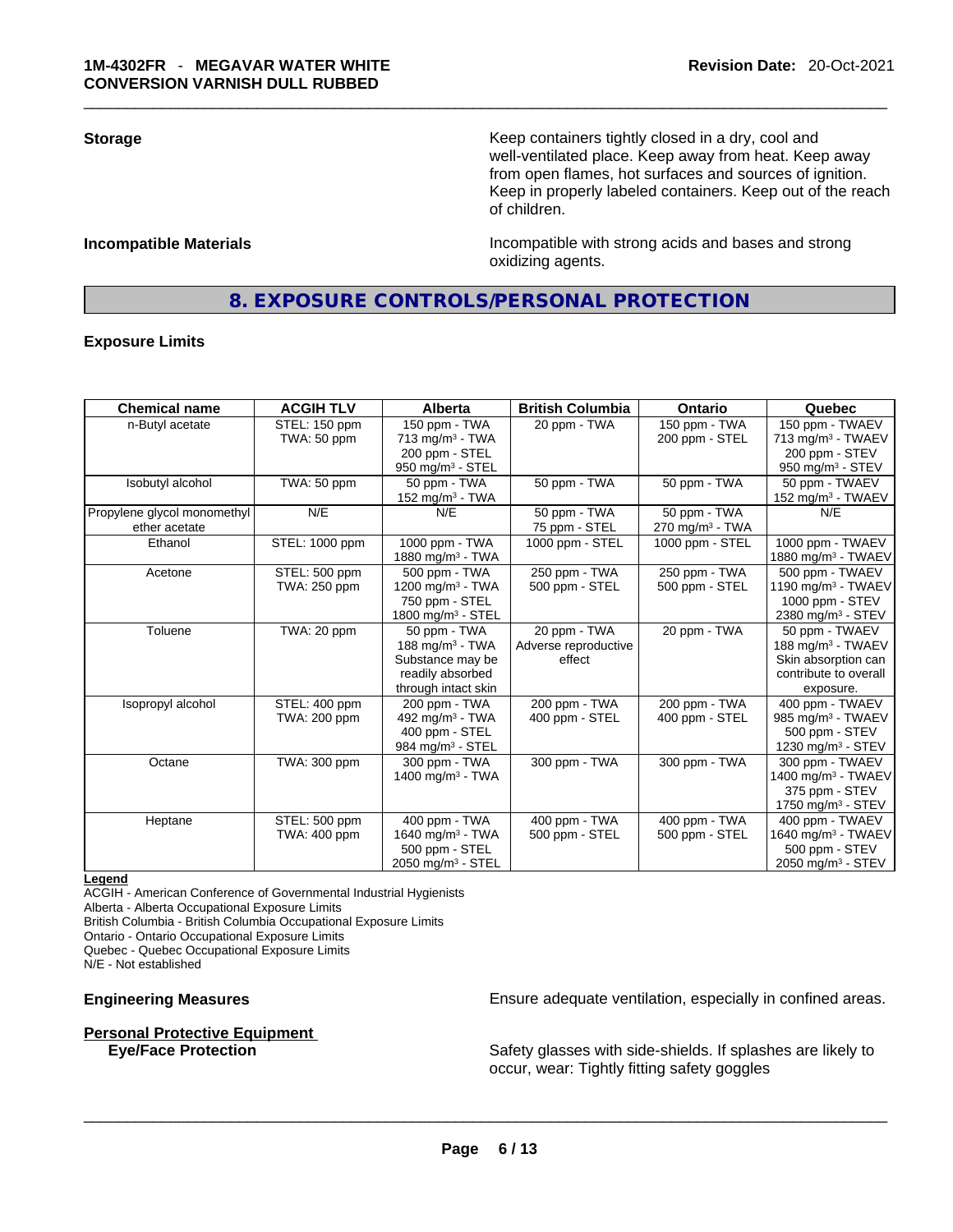**Skin Protection Protection Protective gloves and impervious clothing. Respiratory Protection Number 2** Use only with adequate ventilation. In operations where exposure limits are exceeded, use a NIOSH approved respirator that has been selected by a technically qualified person for the specific work conditions. When spraying the product or applying in confined areas, wear a NIOSH approved respirator specified for paint spray or organic vapors.

**Hygiene Measures Avoid contact with skin, eyes and clothing. Remove and Avoid contact with skin, eyes and clothing. Remove and Avoid contact with skin, eyes and clothing. Remove and** wash contaminated clothing before re-use. Wash thoroughly after handling.

# **9. PHYSICAL AND CHEMICAL PROPERTIES**

**Appearance** liquid **Odor Solvent Solvent Solvent Solvent Odor Threshold** No information available **Density (lbs/gal)** 7.7 - 8.1 **Specific Gravity** 0.93 - 0.97 **pH pH** *No* information available **Viscosity (cps) Viscosity (cps) No information available Solubility(ies)** No information available **Water solubility No information available No information available Evaporation Rate No information available No information available Vapor pressure**  No information available **No information** available **Vapor density No information available No information available Wt. % Solids** 35 - 45 **Vol. % Solids** 25 - 35 **Wt. % Volatiles** 55 - 65 **Vol. % Volatiles** 65 - 75 **VOC Regulatory Limit (g/L)** < 680 **Boiling Point (°F)** 136 **Boiling Point (°C)** 58 **Freezing point (°F)** No information available **Freezing Point (°C)** No information available **Flash point (°F)** 39 **Flash Point (°C)** 4 **Method** PMCC **Flammability (solid, gas)** Not applicable **Upper flammability limit:** Not applicable **Lower flammability limit:** Not applicable **Autoignition Temperature (°F)** No information available **Autoignition Temperature (°C)** No information available **Decomposition Temperature (°F)** No information available **Decomposition Temperature (°C)**<br> **Partition coefficient**<br> **Partition coefficient**<br> **No** information available

**No information available** 

# **10. STABILITY AND REACTIVITY**

**Reactivity** Not Applicable \_\_\_\_\_\_\_\_\_\_\_\_\_\_\_\_\_\_\_\_\_\_\_\_\_\_\_\_\_\_\_\_\_\_\_\_\_\_\_\_\_\_\_\_\_\_\_\_\_\_\_\_\_\_\_\_\_\_\_\_\_\_\_\_\_\_\_\_\_\_\_\_\_\_\_\_\_\_\_\_\_\_\_\_\_\_\_\_\_\_\_\_\_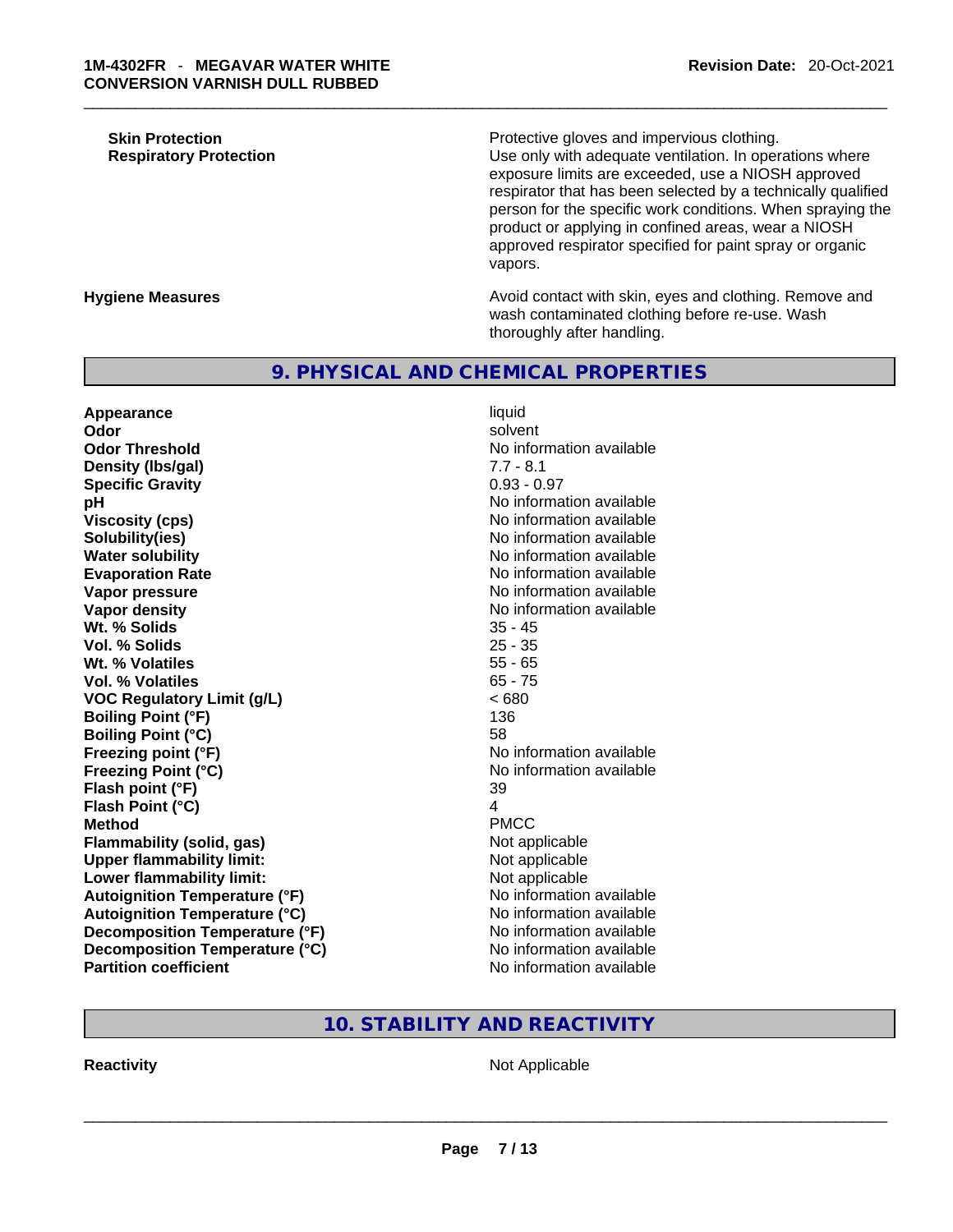| <b>Chemical Stability</b>                 | Stable under normal conditions. Hazardous polymerisation<br>does not occur.                                               |
|-------------------------------------------|---------------------------------------------------------------------------------------------------------------------------|
| <b>Conditions to avoid</b>                | Keep away from open flames, hot surfaces, static<br>electricity and sources of ignition. Sparks. Elevated<br>temperature. |
| <b>Incompatible Materials</b>             | Incompatible with strong acids and bases and strong<br>oxidizing agents.                                                  |
| <b>Hazardous Decomposition Products</b>   | Thermal decomposition can lead to release of irritating<br>gases and vapors.                                              |
| <b>Possibility of hazardous reactions</b> | None under normal conditions of use.                                                                                      |

# **11. TOXICOLOGICAL INFORMATION**

### **Product Information Information on likely routes of exposure**

**Acute Toxicity**<br>**Product Information** 

**Principal Routes of Exposure Exposure** Eye contact, skin contact and inhalation.

Repeated or prolonged exposure to organic solvents may lead to permanent brain and nervous system damage. Intentional misuse by deliberately concentrating and inhaling vapors may be harmful or fatal.

## **Symptoms related to the physical,chemical and toxicological characteristics**

**Symptoms Symptoms No information available** 

#### **Delayed and immediate effects as well as chronic effects from short and long-term exposure**

| Eye contact                 | Severely irritating to eyes. May cause burns. Risk of<br>serious damage to eyes.                                                                                                                                                                                 |
|-----------------------------|------------------------------------------------------------------------------------------------------------------------------------------------------------------------------------------------------------------------------------------------------------------|
| <b>Skin contact</b>         | May cause skin irritation and/or dermatitis. Prolonged skin<br>contact may defat the skin and produce dermatitis.                                                                                                                                                |
| <b>Inhalation</b>           | Harmful by inhalation. High vapor / aerosol concentrations<br>are irritating to the eyes, nose, throat and lungs and may<br>cause headaches, dizziness, drowsiness,<br>unconsciousness, and other central nervous system<br>effects.                             |
| Ingestion                   | Harmful if swallowed. Ingestion may cause irritation to<br>mucous membranes. Small amounts of this product<br>aspirated into the respiratory system during ingestion or<br>vomiting may cause mild to severe pulmonary injury,<br>possibly progressing to death. |
| <b>Sensitization</b>        | May cause an allergic skin reaction.                                                                                                                                                                                                                             |
| <b>Neurological Effects</b> | No information available.                                                                                                                                                                                                                                        |
| <b>Mutagenic Effects</b>    | No information available.                                                                                                                                                                                                                                        |
| <b>Reproductive Effects</b> | Possible risk of impaired fertility. Possible risk of harm to<br>the unborn child.                                                                                                                                                                               |
|                             |                                                                                                                                                                                                                                                                  |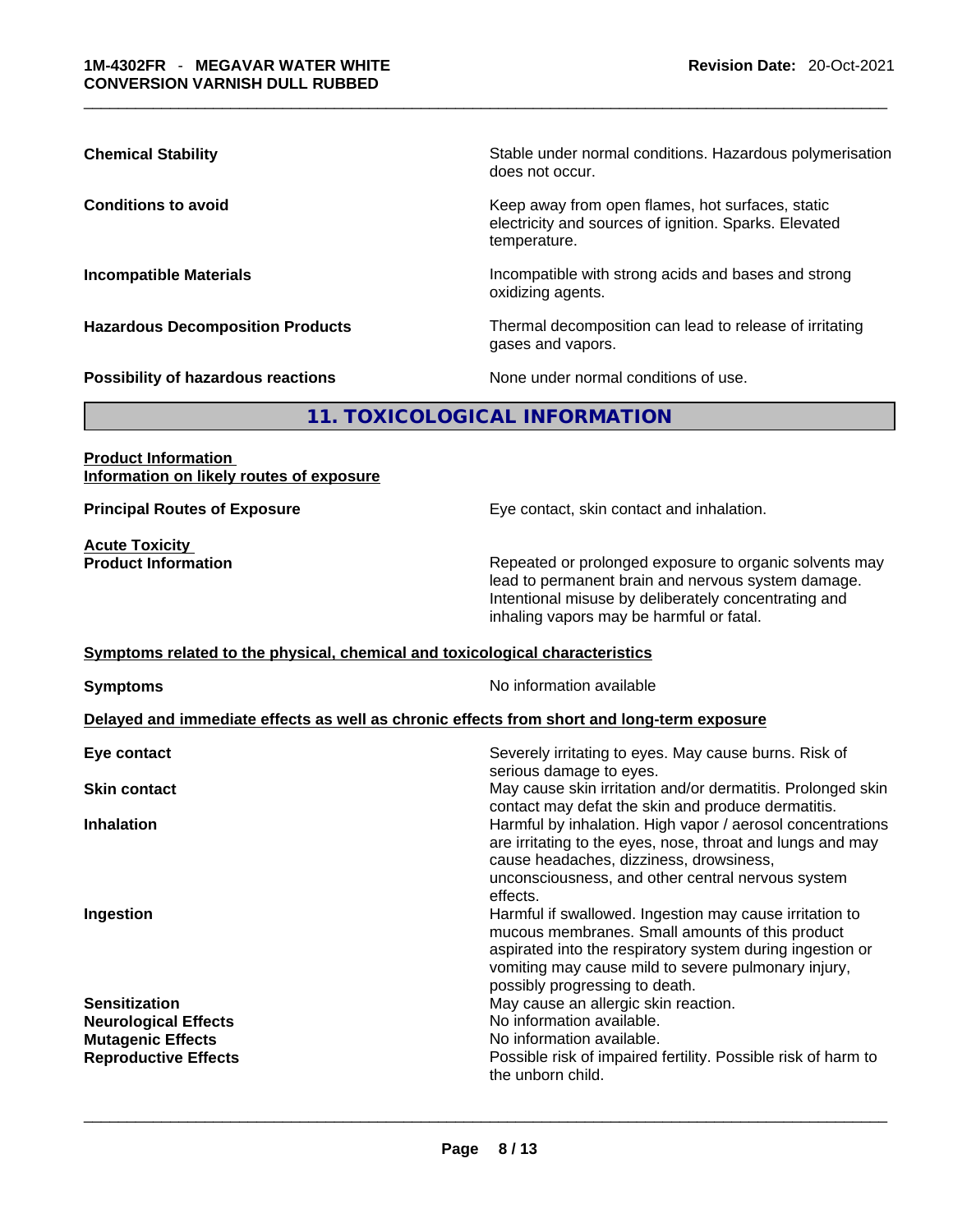| No information available.                                                                                                                                                                                                           |
|-------------------------------------------------------------------------------------------------------------------------------------------------------------------------------------------------------------------------------------|
| liver, Respiratory system, Eyes, Skin, Central nervous<br>system, blood, Reproductive System.                                                                                                                                       |
| May cause disorder and damage to the, Respiratory<br>system, Central nervous system.                                                                                                                                                |
| Causes damage to organs through prolonged or repeated<br>exposure if inhaled, May cause disorder and damage to<br>the, liver, kidney, spleen, blood, Central nervous system.                                                        |
| No information available.                                                                                                                                                                                                           |
| May be harmful if swallowed and enters airways. Small<br>amounts of this product aspirated into the respiratory<br>system during ingestion or vomiting may cause mild to<br>severe pulmonary injury, possibly progressing to death. |
|                                                                                                                                                                                                                                     |

### **Numerical measures of toxicity**

### **The following values are calculated based on chapter 3.1 of the GHS document**

| ATEmix (oral)                        | 7554 mg/kg    |
|--------------------------------------|---------------|
| <b>ATEmix (dermal)</b>               | 9914 ma/ka    |
| <b>ATEmix (inhalation-dust/mist)</b> | 1293.3 $mq/L$ |
| ATEmix (inhalation-vapor)            | 85.6 mg/L     |

# **Component Information**

| Chemical name                                            | Oral LD50             | Dermal LD50                | Inhalation LC50                                                                  |
|----------------------------------------------------------|-----------------------|----------------------------|----------------------------------------------------------------------------------|
| n-Butyl acetate<br>123-86-4                              | $= 10768$ mg/kg (Rat) | $> 17600$ mg/kg (Rabbit)   |                                                                                  |
| Isobutyl alcohol<br>78-83-1                              | $= 2460$ mg/kg (Rat)  | $=$ 3400 mg/kg (Rabbit)    | $> 6.5$ mg/L (Rat) 4 h                                                           |
| Propylene glycol monomethyl ether<br>acetate<br>108-65-6 | $= 8532$ mg/kg (Rat)  | $>$ 5 g/kg (Rabbit)        |                                                                                  |
| Ethanol<br>64-17-5                                       | $= 7060$ mg/kg (Rat)  | $\overline{\phantom{0}}$   | $= 124.7$ mg/L (Rat) 4 h                                                         |
| Acetone<br>67-64-1                                       | $= 5800$ mg/kg (Rat)  | > 15700 mg/kg (Rabbit)     | $= 50100$ mg/m <sup>3</sup> (Rat) 8 h                                            |
| VM&P naphtha<br>64742-89-8                               |                       | $=$ 3000 mg/kg (Rabbit)    |                                                                                  |
| Toluene<br>108-88-3                                      | $= 2600$ mg/kg (Rat)  | $= 12000$ mg/kg (Rabbit)   | $\overline{\phantom{0}}$                                                         |
| Isopropyl alcohol<br>67-63-0                             | $= 1870$ mg/kg (Rat)  | $= 4059$ mg/kg (Rabbit)    | $= 72600$ mg/m <sup>3</sup> (Rat) 4 h                                            |
| Silica amorphous<br>7631-86-9                            | $= 7900$ mg/kg (Rat)  | $>$ 2000 mg/kg (Rabbit)    | > 2.2 mg/L (Rat) 1 h                                                             |
| Methyl ethyl ketoxime<br>96-29-7                         | $= 930$ mg/kg (Rat)   | 1000 - 1800 mg/kg (Rabbit) | $> 4.83$ mg/L (Rat) 4 h                                                          |
| Octane<br>111-65-9                                       |                       | $\blacksquare$             | $> 23.36$ mg/L (Rat) 4 h = 118<br>$g/m^3$ (Rat) 4 h = 25260 ppm (<br>$Rat$ ) 4 h |
| Heptane<br>142-82-5                                      |                       | $=$ 3000 mg/kg (Rabbit)    | $= 103$ g/m <sup>3</sup> (Rat) 4 h                                               |

### **Chronic Toxicity**

# **Carcinogenicity**

*Limited evidence of a carcinogenic effect.*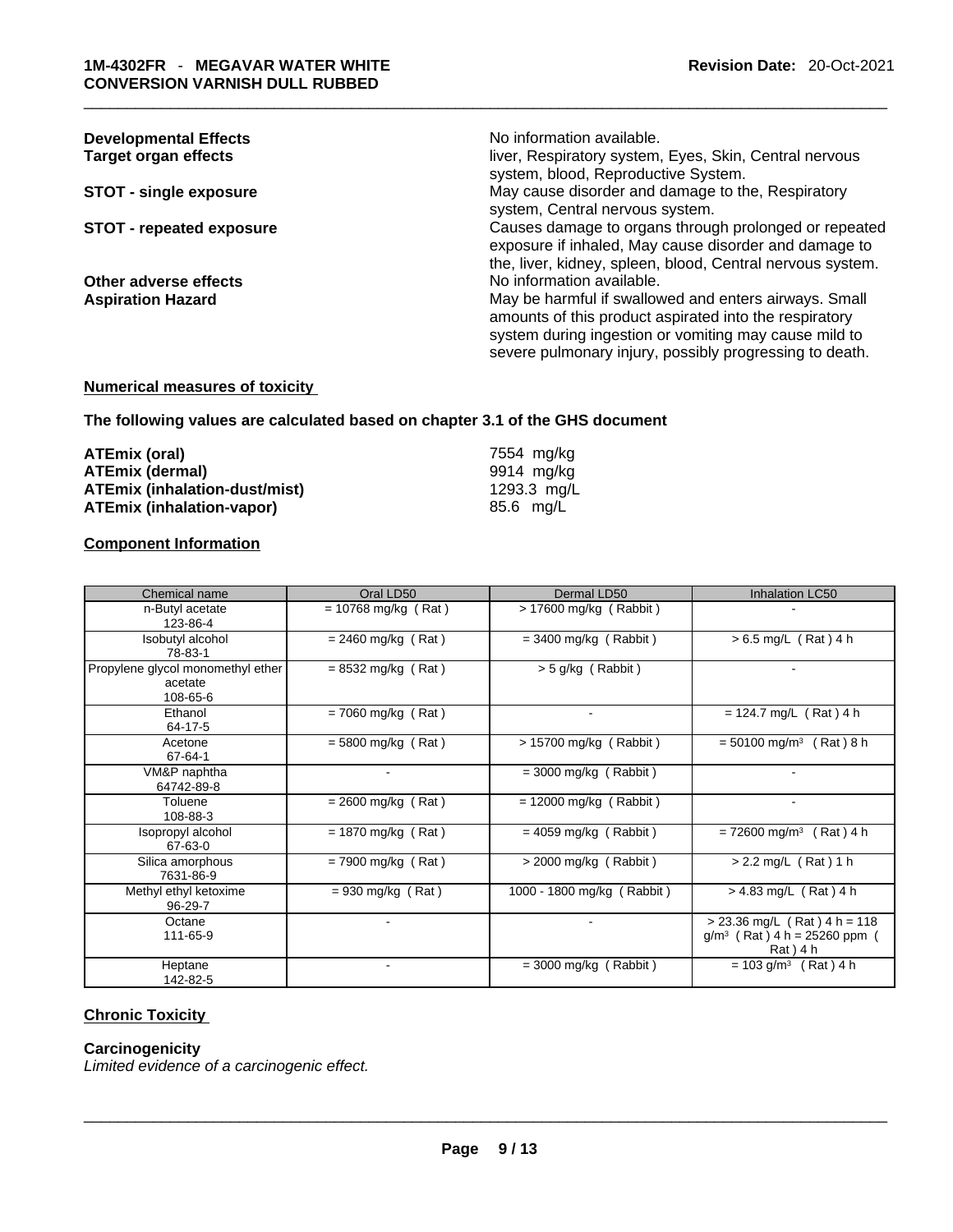# **12. ECOLOGICAL INFORMATION**

# **Ecotoxicity Effects**

The environmental impact of this product has not been fully investigated.

# **Product Information**

#### **Acute Toxicity to Fish** No information available

#### **Acute Toxicity to Aquatic Invertebrates** No information available

**Acute Toxicity to Aquatic Plants** No information available

# **Persistence / Degradability**

No information available.

### **Bioaccumulation**

There is no data for this product.

#### **Mobility in Environmental Media** No information available.

### **Ozone**

No information available

# **Component Information**

### **Acute Toxicity to Fish**

n-Butyl acetate LC50: 18 mg/L (Fathead Minnow - 96 hr.) Acetone LC50: 8300 (Bluegill - 96 hr.) mg/L Methyl ethyl ketoxime LC50: 48 mg/L (Bluegill sunfish - 96 hr.)

### **Acute Toxicity to Aquatic Invertebrates**

n-Butyl acetate EC50: 72.8 mg/L (Daphnia magna - 48 hr.) Acetone EC50: 12600 mg/L (Daphnia magna - 48 hr.) Methyl ethyl ketoxime EC50: 750 mg/L (Daphnia magna - 48 hr.)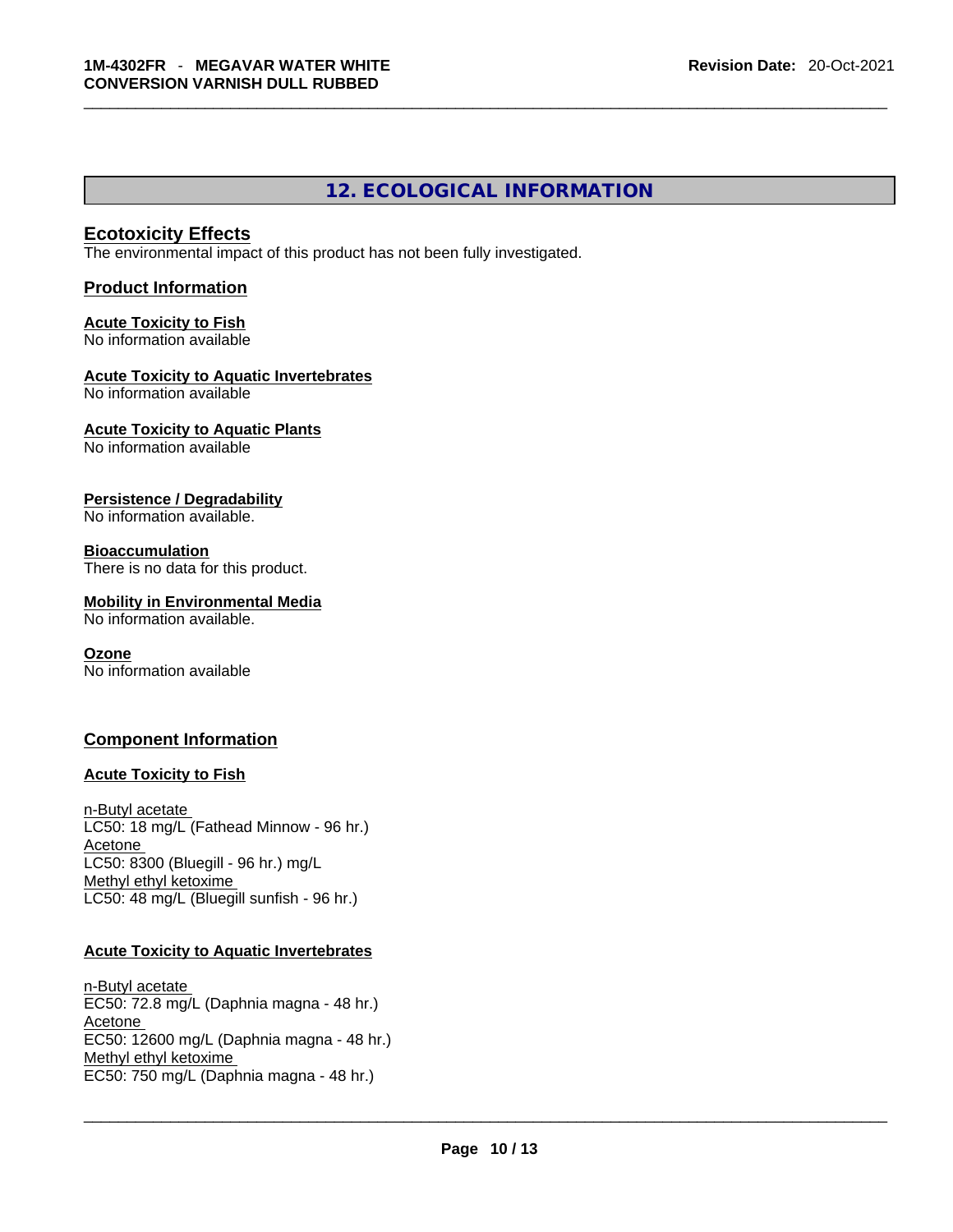#### **Acute Toxicity to Aquatic Plants**

n-Butyl acetate EC50: 674.7 mg/L (Green algae (Scenedesmus subspicatus), 72 hrs.)

# **13. DISPOSAL CONSIDERATIONS**

**Waste Disposal Method** Dispose of in accordance with federal, state, provincial, and local regulations. Local requirements may vary, consult your sanitation department or state-designated environmental protection agency for more disposal options.

**Empty Container Warning <b>Emptied** Containers may retain product residue. Follow label warnings even after container is emptied. Residual vapors may explode on ignition.

# **14. TRANSPORT INFORMATION**

#### **TDG**

**Proper Shipping Name** PAINT **Hazard class** 3 **UN-No.** UN1263 **Packing Group III Description** UN1263, PAINT, 3, II

#### **ICAO / IATA ICAO / IATA Contact the preparer for further information.**

#### **IMDG / IMO IMO Contact the preparer for further information.**

**15. REGULATORY INFORMATION** 

## **International Inventories**

**TSCA: United States** Yes - All components are listed or exempt. **DSL: Canada Yes - All components are listed or exempt.** 

# **National Pollutant Release Inventory (NPRI)**

### **NPRI Parts 1- 4**

This product contains the following Parts 1-4 NPRI chemicals:

| Chemical name    | CAS No.  | Weight-% | <b>NPRI Parts 1-4</b> |  |
|------------------|----------|----------|-----------------------|--|
| Isobutyl alcohol | $78-83-$ | 10%      | Listec                |  |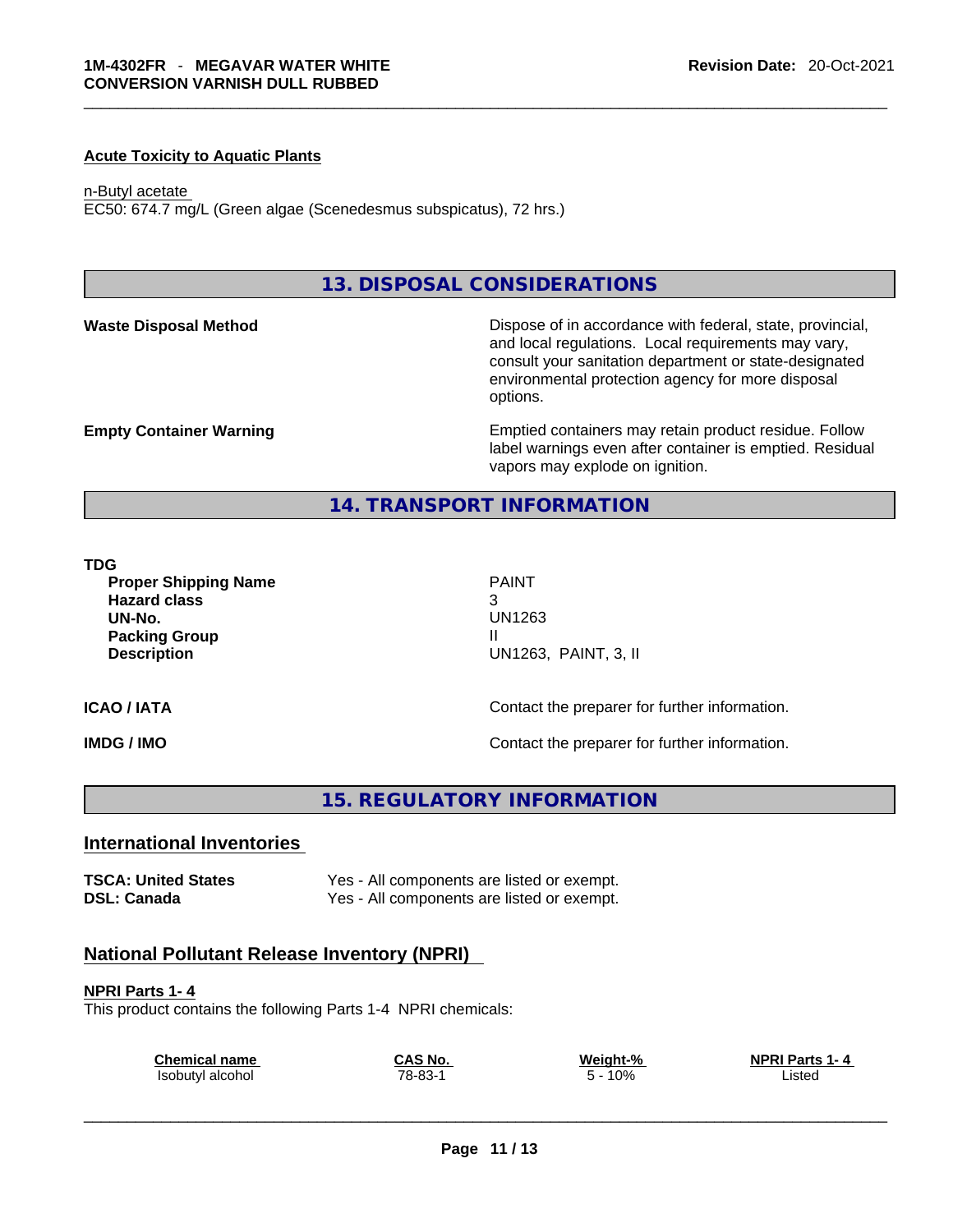| <b>Toluene</b>    | 108-88-3 | $-5%$ | ∟isted |
|-------------------|----------|-------|--------|
| Isopropyl alcohol | 67-63-0  | $-5%$ | Listed |

#### **NPRI Part 5**

This product contains the following NPRI Part 5 Chemicals:

| <b>Chemical name</b>              | CAS No.    | Weight-%    | <b>NPRI Part 5</b> |  |
|-----------------------------------|------------|-------------|--------------------|--|
| n-Butyl acetate                   | 123-86-4   | $10 - 30\%$ | Listed             |  |
| Propylene glycol monomethyl ether | 108-65-6   | $5 - 10%$   | Listed             |  |
| acetate                           |            |             |                    |  |
| Ethanol                           | 64-17-5    | $5 - 10%$   | Listed             |  |
| VM&P naphtha                      | 64742-89-8 | 1 - 5%      | Listed             |  |
| Toluene                           | 108-88-3   | - 5%        | Listed             |  |
| Isopropyl alcohol                 | 67-63-0    | 1 - 5%      | Listed             |  |

#### **WHMIS Regulatory Status**

This product has been classified in accordance with the hazard criteria of the Hazardous Products Regulations (HPR) and the SDS contains all the information required by the HPR.

| <b>16. OTHER INFORMATION</b>                                                                                                                          |                                                    |                                                                            |                      |                                                                                                                                               |
|-------------------------------------------------------------------------------------------------------------------------------------------------------|----------------------------------------------------|----------------------------------------------------------------------------|----------------------|-----------------------------------------------------------------------------------------------------------------------------------------------|
| HMIS -                                                                                                                                                | Health: $2^*$                                      | <b>Flammability: 3</b>                                                     | <b>Reactivity: 1</b> | $PPE: -$                                                                                                                                      |
| <b>HMIS Legend</b><br>0 - Minimal Hazard<br>1 - Slight Hazard<br>2 - Moderate Hazard<br>3 - Serious Hazard<br>4 - Severe Hazard<br>* - Chronic Hazard |                                                    |                                                                            |                      |                                                                                                                                               |
|                                                                                                                                                       | present under the actual normal conditions of use. | X - Consult your supervisor or S.O.P. for "Special" handling instructions. |                      | Note: The PPE rating has intentionally been left blank. Choose appropriate PPE that will protect employees from the hazards the material will |

*Caution: HMISÒ ratings are based on a 0-4 rating scale, with 0 representing minimal hazards or risks, and 4 representing significant hazards or risks. Although HMISÒ ratings are not required on MSDSs under 29 CFR 1910.1200, the preparer, has chosen to provide them. HMISÒ ratings are to be used only in conjunction with a fully implemented HMISÒ program by workers who have received appropriate HMISÒ training. HMISÒ is a registered trade and service mark of the NPCA. HMISÒ materials may be purchased exclusively from J. J. Keller (800) 327-6868.* 

 **WARNING!** If you scrape, sand, or remove old paint, you may release lead dust. LEAD IS TOXIC. EXPOSURE TO LEAD DUST CAN CAUSE SERIOUS ILLNESS, SUCH AS BRAIN DAMAGE, ESPECIALLY IN CHILDREN. PREGNANT WOMEN SHOULD ALSO AVOID EXPOSURE.Wear a NIOSH approved respirator to control lead exposure. Clean up carefully with a HEPA vacuum and a wet mop. Before you start, find out how to protect yourself and your family by logging onto Health Canada at

http://www.hc-sc.gc.ca/ewh-semt/contaminants/lead-plomb/asked\_questions-questions\_posees-eng.php.

**Prepared By Product Stewardship Department** Benjamin Moore & Co. 101 Paragon Drive Montvale, NJ 07645